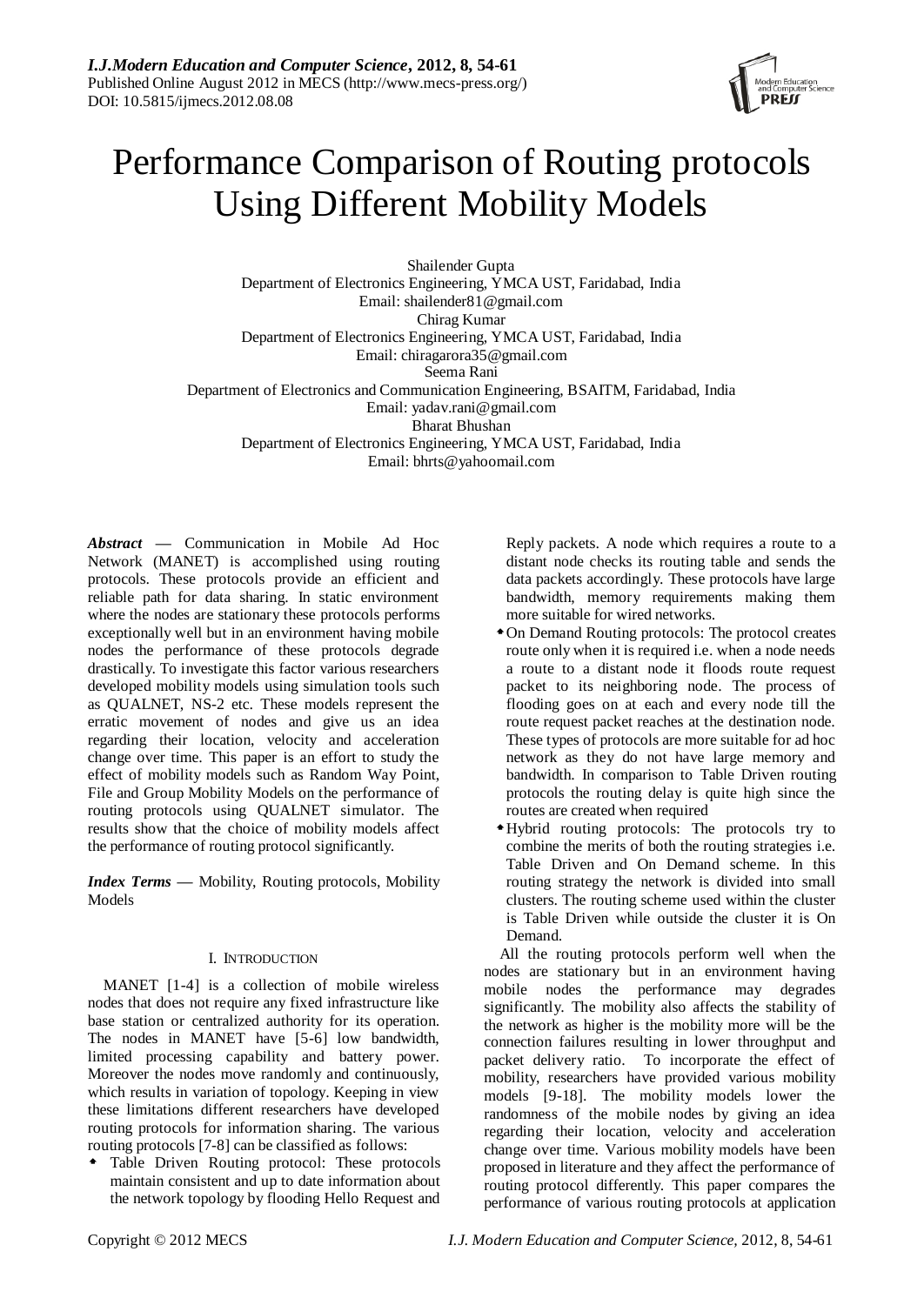layer under the effect of mobility by means of various mobility models such as Random Way point, file and group mobility model.

The paper has been organized as follows: Section 2 gives the brief introduction to mobility models used in simulation process. In section 3 the simulation process is explained. Section 4 describes the impact of mobility on various routing protocols. Section 5 provides the conclusion followed by references.

## II. INTRODUCTION TO MOBILITY MODELS

Various mobility models used in the simulation process are Random Way Point (RWP), File and Group Mobility Model.

**Random Way Point Mobility Model (RWP):** In this Mobility model, the nodes of the network select random locations as their destinations and start moving towards these destinations by selecting velocity from the predefined range  $[0, V_{max}]$  and keep on moving. As the node reaches its destination, it waits for some time known as pause time and selects new destination. It repeats the above process as the pause time is over and keeps on repeating the whole procedure until the simulation ends as shown in Figure. 1.



Figure. 1 Random Way Point Mobility Model

**Group Mobility Model(GM):** In this model the nodes move in the groups. The motion of the group is defined by the leader of the node and movement of individual node is defined by any one of the entity mobility models as Random Way Point, Random Walk and Random Direction. The QUALNET uses the random way point mobility model for the group movement as well as for the individual node movement as shown in Figure. 2.

**File Mobility:** The nodes move according to a file specifying node movement at different simulation times. The file contains waypoints for each node specifying node's next position, time at which the node arrives at the location and orientation (optionally). The node moves from one position to the next in a straight line at a constant speed as shown in Figure. 3.



Figure. 2 Group Mobility Model



Figure. 3 File Mobility model





Figure. 4 Snapshot

Figure. 4 shows the snapshot of the simulation process carried out in QUALNET simulator.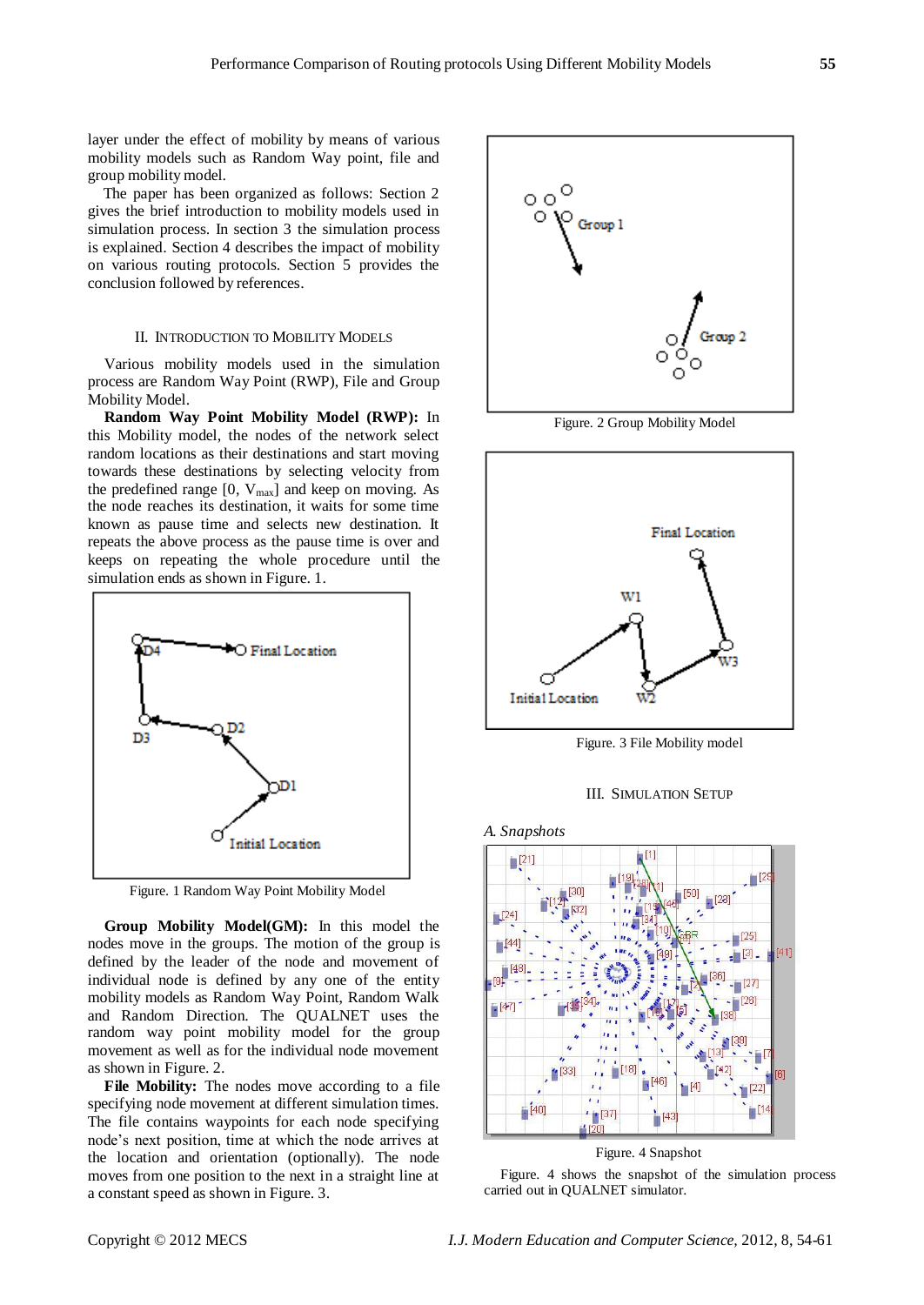## *B. Simulation Tool Used*

The simulation Process is carried out on QUALNET. The reason for the using the QUALNET is its speed, scalability, accuracy and portability. The speed of simulation enables fast results but more importantly enables real-time network simulation, which supports hardware, software, and human-in-the-loop simulation.

## *C. Simulation Setup Parameter*

Table I shows the various parameters used in the simulation process.

| <b>Parameter</b>    | <b>Description</b>         |  |  |  |  |  |
|---------------------|----------------------------|--|--|--|--|--|
| Size of             | 1500*1500 Sq. Units        |  |  |  |  |  |
| Region              |                            |  |  |  |  |  |
| Shape of            | Square                     |  |  |  |  |  |
| Region              |                            |  |  |  |  |  |
| Mobility            | <b>File Mobility Model</b> |  |  |  |  |  |
| Model Used          | Random Way Point(RWP)      |  |  |  |  |  |
|                     | Group Mobility Model(GM)   |  |  |  |  |  |
| Number of           |                            |  |  |  |  |  |
| <b>Nodes</b>        | 40                         |  |  |  |  |  |
| deployed            |                            |  |  |  |  |  |
| <b>Battery</b>      | Linear                     |  |  |  |  |  |
| Model               |                            |  |  |  |  |  |
| Placement of        | Random                     |  |  |  |  |  |
| <b>Nodes</b>        |                            |  |  |  |  |  |
| No of               | 25                         |  |  |  |  |  |
| <b>Iterations</b>   |                            |  |  |  |  |  |
| Energy              | Mica Motes                 |  |  |  |  |  |
| Model               |                            |  |  |  |  |  |
| Antenna             | Omni direction             |  |  |  |  |  |
| <b>Total Bytes</b>  | 12288                      |  |  |  |  |  |
| Sent                |                            |  |  |  |  |  |
| <b>Total Packet</b> | 24                         |  |  |  |  |  |
| Sent                |                            |  |  |  |  |  |
| Throughput          | 4274                       |  |  |  |  |  |

## *D. Performance Metric Used*

Various performance metric used for the simulation process are as follows:

**Average End-to-End Delay:** Defined as the time taken by a packet to travel across a network from source to destination node and it includes all possible delays caused during route discovery, retransmission delays at the MAC layer, propagation and transfer times.

**Throughput:** Defined as the average rate of successful message delivered over a communication channel.

**Average Jitter:** Defined as the standard deviation from true periodicity of an assumed periodic signal in electronics and telecommunications, often in relation to a reference clock source.

**Packet Delivery Ratio:** Defined as the Ratio of Total Packet Received to the Total Packet Send. If Packet Delivery Ratio is high then it shows that it can receive maximum packet.

## IV. RESULTS AND DISCUSSIONS

#### *A. Impact on On Demand Routing protocols*

**Average End to End Delay:** Figure. 5 shows the performance of various On Demand routing protocols in terms of average end to end delay under the effect of mobility. Following inferences can be made:

- Location Aided Routing (LAR) routing protocol is having highest value of end to end delay followed by Ad-hoc On demand Distance Vector routing (AODV) and Dynamic Source Routing (DSR) routing protocols in each of the mobility models (RWP, File and Group).
- LAR is having highest value and DSR is having least value of end to end delay in case of Random Way Point Mobility Model.



Figure. 5 Average End to End Delay Vs Mobility Model

**Throughput:** Figure. 6 shows the performance of various routing protocols in terms of throughput under the effect of mobility. Following inferences can be made:

- In case of RWP mobility model, the value of throughput is highest for LAR routing protocol followed by DSR and AODV.
- In case of Group Mobility and file mobility models, DSR protocol is having highest value of throughput followed by LAR and AODV.
- AODV has least value of throughput for all the mobility models (RWP, GM, and File)



Figure. 6 Throughput Vs Mobility Model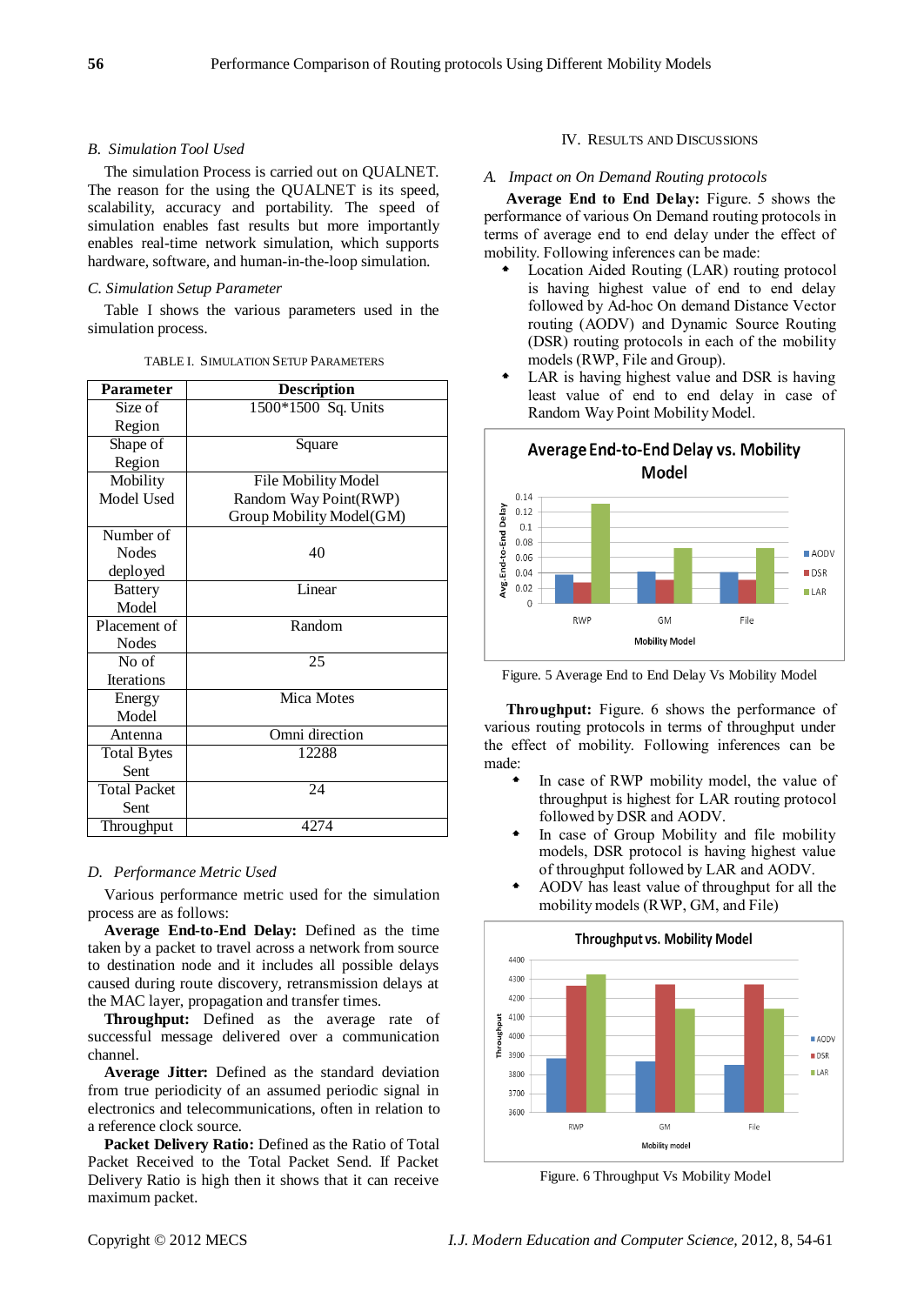**Average Jitter:** Figure. 7 shows the performance of various routing protocols in terms of Average Jitter under the effect of mobility. Following inferences can be made:

- The value of average jitter is highest for AODV routing protocol followed by LAR and DSR in case of RWP mobility Model,.
- DSR is having least value among all the three routing protocols for Random way point mobility model (RWP).



Figure. 7 Average Jitter Vs Mobility Model

**Packet Delivery Ratio:** Figure. 8 shows the performance of various routing protocols in terms of packet delivery ratio under the effect of mobility. Following inferences can be made:

- The value of packet delivery ratio is highest for DSR among three routing protocols for all the three mobility models (GM, RWP, File).
- AODV has least value of packet delivery ratio among all the three protocols for all the mobility models.



Figure. 8 Packet delivery Ratio Vs Mobility Model

## *B. Impact on Table Driven Routing protocols*

**Average End to End Delay:** Figure. 9 shows the performance of various table-driven routing protocols in terms average end to end delay under the effect of mobility. Following inferences can be made:

 The value of average end to end delay is highest for Fisheye routing protocol among all e routing protocols for all the three mobility models.

- The value of average end to end delay is highest for fisheye routing protocol for RWP mobility model followed by group and file mobility models.
- The STAR routing has least value in comparison to other routing protocols for all the three mobility models.
- In case of STAR protocol the file mobility model has the least value of average end to end delay and is in the increasing order for GM and RWP.



Figure. 9 Average End to End Delay Vs Mobility Model

**Throughput:** Figure. 10 shows the performance of various table-driven routing protocols in terms of throughput under the effect of mobility. Following inferences can be made:

- The value of throughput is highest for Optimized Link State Routing (OLSR) protocol followed by Fisheye State Routing (FSR) and Source Tree Adaptive Routing (STAR) protocols for all the three mobility models.
- The OLSR routing protocol has highest value of throughput in every mobility model. The values are in decreasing order for RWP, File and Group Mobility.



Figure. 10 Throughput Vs Mobility Model

**Average Jitter:** Figure. 11 shows the performance of various table-driven routing protocols in terms Average jitter under the effect of mobility. Following inferences can be made: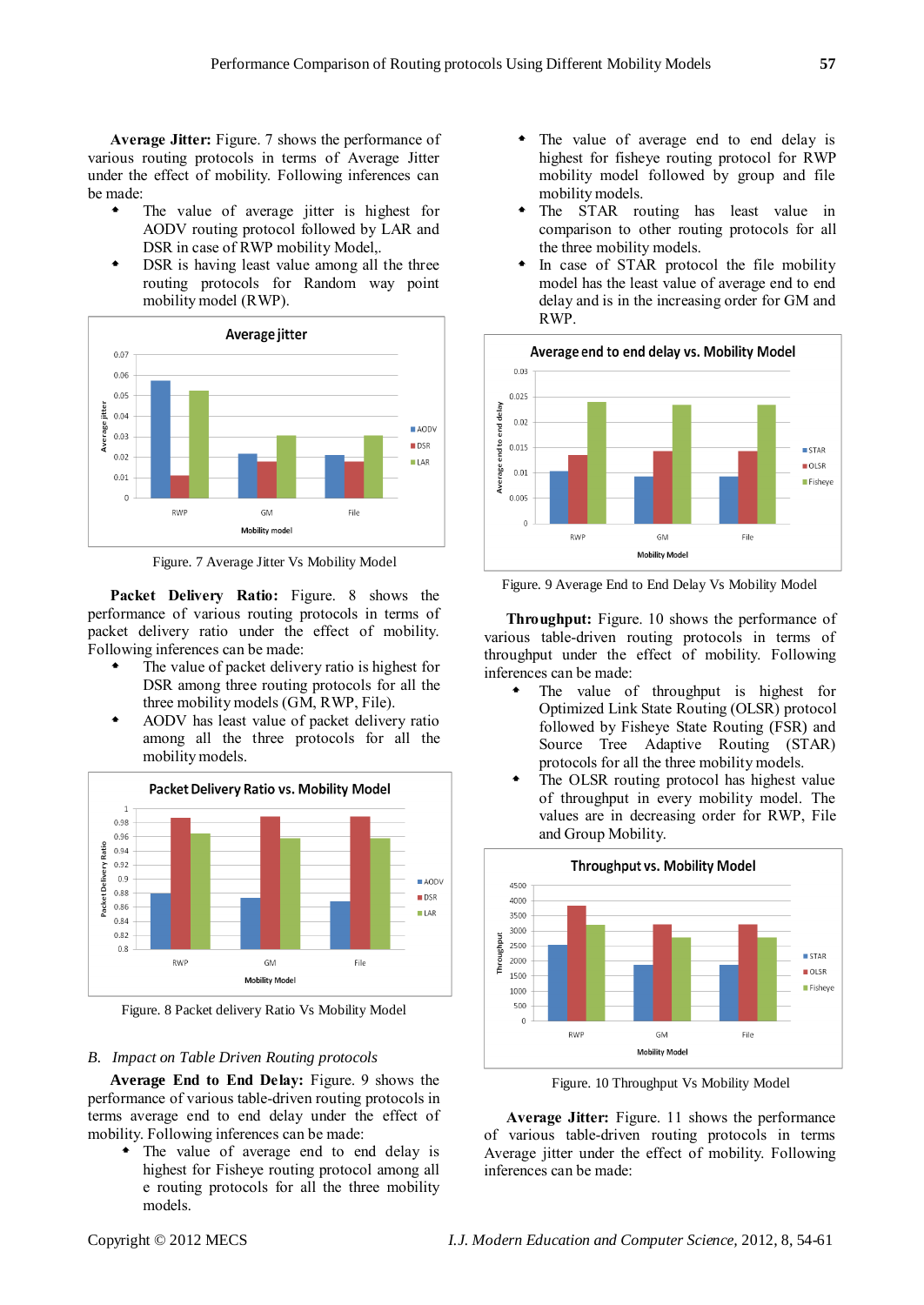- The value of Average jitter is highest for FSR routing protocols followed by OLSR and STAR.
- OLSR is having highest value of Average jitter for RWP mobility model followed by File and Group mobility models.



Figure. 11 Average Jitter Vs Mobility Model

**Packet Delivery Ratio:** Figure. 12 shows the performance of various table-driven routing protocols in terms of Packet Delivery Ratio under the effect of mobility. Following inferences can be made:

- OLSR is having highest value of Packet delivery ratio in comparison to Fisheve and STAR respectively for the RWP mobility model.
- For the group and file mobility the packet delivery ratio is in decreasing order as Fisheye, OLSR and STAR.



Figure. 12 Packet delivery Ratio Vs Mobility Model

## *C. Impact on Hybrid routing protocols*

**Average End to End Delay:** Figure. 13 shows the performance of various hybrid routing protocols in terms of average end to end delay under the effect of mobility. Following inferences can be made:



Figure. 13 Average End to End Delay Vs Mobility Model

- Zone Routing Protocol (ZRP) routing protocol is having higher value compared to LandMark routing protocol (LANMAR).
- The value of average end to end delay is highest for RWP mobility model for both the protocols followed by file and group mobility models.

**Throughput:** Figure.14 shows the performance of various hybrid routing protocols in terms of throughput under the effect of mobility. Following inferences can be made:

- The value of LANMAR is having higher value of throughput compared to ZRP for all the three mobility models.
- For both the protocols the value of throughput is highest for RWP mobility model followed by File and group mobility in decreasing order.



Figure. 14 Throughput Vs Mobility Model

**Average Jitter:** Figure. 15 shows the performance of various hybrid routing protocols in terms of average jitter under the effect of mobility. Following inferences can be made:

- The value of average jitter is higher for ZRP compared to LANMAR.
- For both the protocols the value of average jitter is highest for RWP followed by Group and file mobility model in decreasing order.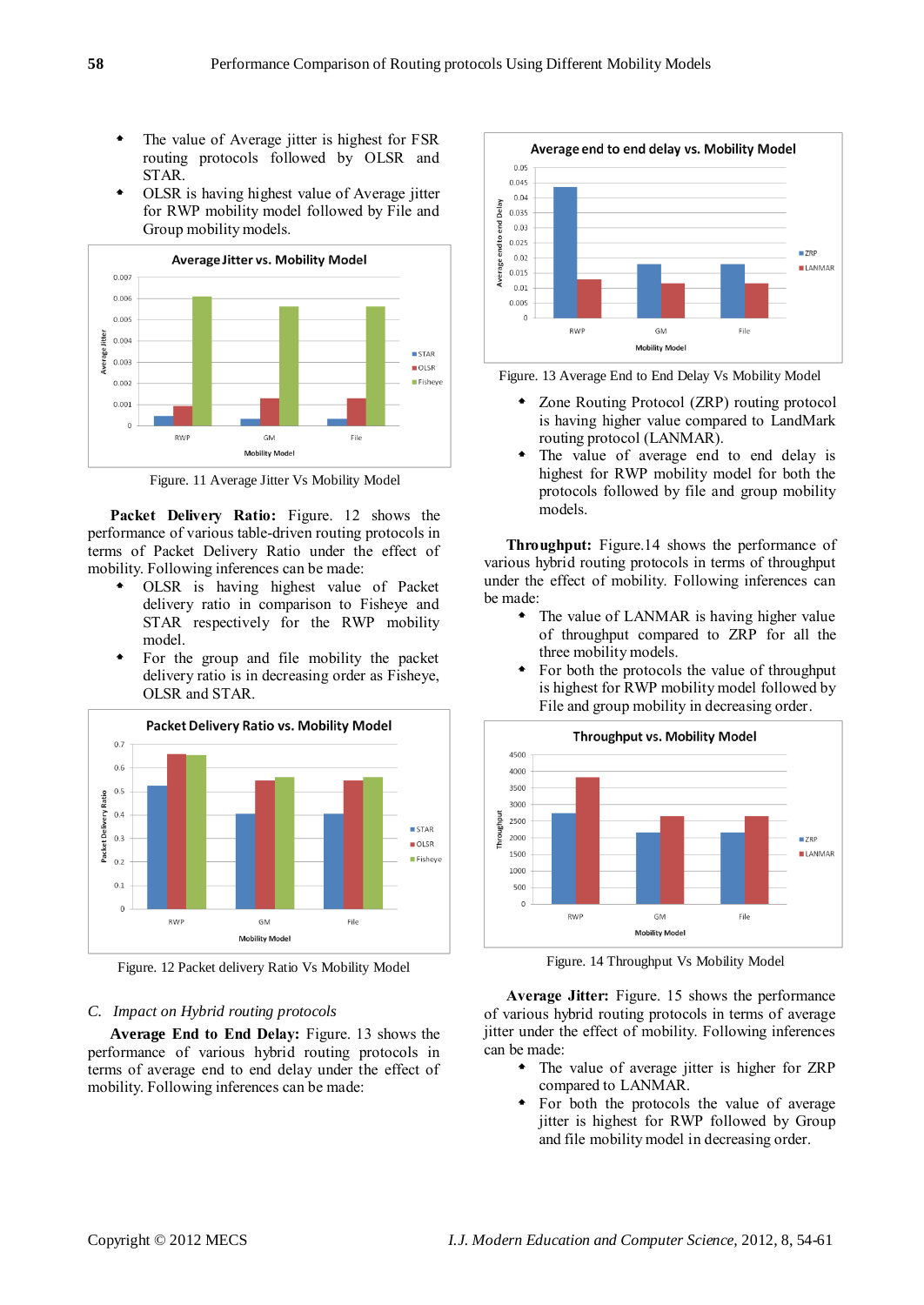

Figure. 15 Average Jitter Vs Mobility Model

**Packet Delivery Ratio:** Figure. 16 shows the performance of various hybrid routing protocols in terms of Packet Delivery Ratio under the effect of mobility. Following inferences can be made:

- The Value of packet delivery ratio is higher for LANMAR compared to ZRP.
- For both the protocols RWP mobility model is having highest value of packet delivery ratio followed by file and group mobility model in decreasing order.



Figure. 16 Packet delivery Ratio Vs Mobility Model

## *D. Overall Inference*

**Average End-to-End Delay:** Figure. 17 shows the performance of various routing protocols in terms of average end to end delay under the effect of mobility. Following inferences can be made:

- The value of average end to end delay is highest for On Demand routing protocol followed by hybrid and Table Driven protocols in case of RWP mobility model.
- The value of average end to end delay is highest for On Demand routing protocol followed by Table Driven and hybrid routing protocols for File and group mobility models.



Figure. 17 Average End to End Delay Vs Mobility Model

**Throughput:** Figure. 18 shows the performance of various routing protocols in terms of throughput under the effect of mobility. Following inferences can be made:

- The value of throughput is having highest value for On Demand routing protocol followed by Table Driven and Hybrid routing protocols for all mobility models.
- The value of throughput is highest for the RWP mobility model followed by File and group mobility models.



Figure. 18 Throughput Vs Mobility Model

**Average Jitter:** Figure. 19 shows the performance of various routing protocols in terms of average jitter under the effect of mobility. Following inferences can be made:

- The value of average jitter is highest for On Demand routing protocol followed by Table Driven and hybrid routing protocols.
- The value of average jitter is highest for RWP mobility model followed by File and Group mobility models.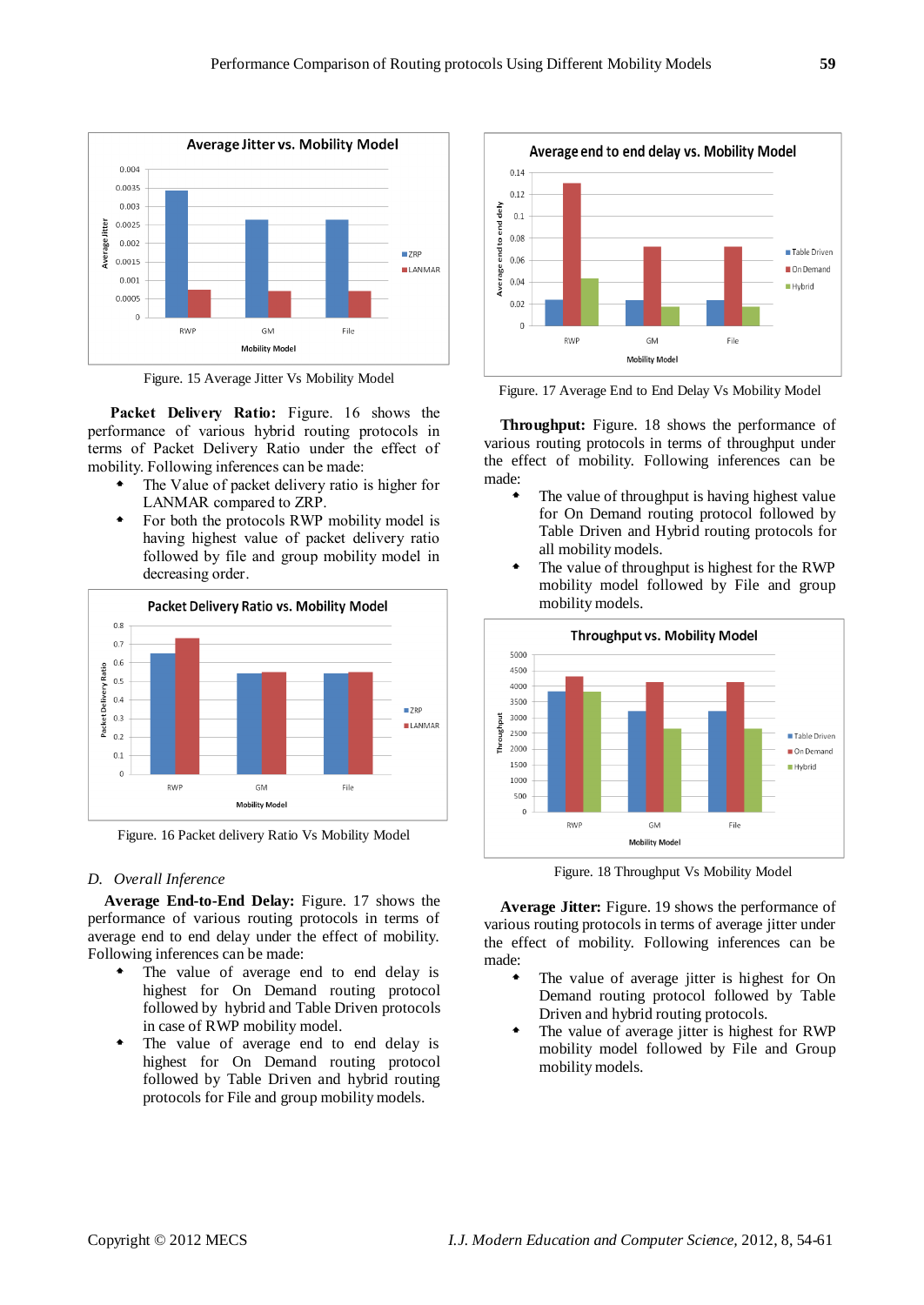

Figure. 19 Average Jitter Vs Mobility Model

**Packet Delivery Ratio:** Figure. 20 shows the performance of various routing protocols in terms of Packet delivery Ratio under the effect of mobility. Following inferences can be made:

- The value of packet delivery ratio is highest for On Demand routing protocol followed by Hybrid and Table Driven routing protocols in case of RWP mobility model.
- The value of Packet delivery ratio is highest for the group and file mobility for On Demand routing protocols followed by Table Driven and Hybrid routing protocols.



Figure. 20 Packet Delivery Ratio Vs Mobility Model

## VI. CONCLUSIONS

Table II shows the overall comparison of various routing protocols as Table Driven, On Demand and Hybrid routing protocols.

- On Demand routing protocols shows higher value of Average Jitter followed by Table Driven and Hybrid routing protocols.
- The value of average end to end delay is higher for On Demand routing protocol followed by Table Driven and Hybrid routing protocol.
- The value of throughput is higher for On Demand routing protocol followed by Table Driven and Hybrid routing protocol.
- On Demand routing protocols shows highest value of packet delivery ratio followed by Table Driven and Hybrid routing protocols.
- RWP mobility model has highest value of each parameter followed by File and Group mobility.

| <b>Parameter</b>               | <b>Table Driven routing</b> |        |        | <b>On Demand routing</b> |              |              | <b>Hybrid routing</b> |             |             |
|--------------------------------|-----------------------------|--------|--------|--------------------------|--------------|--------------|-----------------------|-------------|-------------|
|                                | <b>RWP</b>                  | File   | Group  | <b>RWP</b>               | File         | Group        | <b>RWP</b>            | File        | Group       |
| Average<br>End to End<br>Delay | Low                         | Low    | Low    | High                     | Medium       | Medium       | Medium                | Very<br>Low | Very<br>Low |
| <b>Throughput</b>              | Medium                      | Medium | Medium | High                     | Medium       | Medium       | Medium                | Low         | Low         |
| Average<br><b>Jitter</b>       | Low                         | Low    | Low    | High                     | Medium       | Medium       | Low                   | Very<br>Low | Very<br>Low |
| Packet<br>Delivery<br>Ratio    | Medium                      | Low    | Low    | Very<br>High             | Very<br>High | Very<br>High | High                  | Low         | Low         |

| TABLE II. | <b>AUTHOR(S) OF TEXT/REFERENCE BOOKS</b> |
|-----------|------------------------------------------|
|-----------|------------------------------------------|

## **REFERENCES**

- [1] J. E. Wieselthier, E. Altman, A. Ephremides, J. P. Macker, H. B. Russell, M. Steenstrup, and S. B. Wicker," Wireless ad hoc networks – part II", IEEE Journal on SAC , Volume 23, Number 3, March 2005.
- [2] Hany Samuel,Weihua Zhuang,Bruno Preiss,"DTN Based Dominating Set Routing for MANET in Heterogeneous Wireless Networking", Journal Mobile Networks and Applications Volume 14 Issue 2, April 2009 Pages 154 - 164.
- [3] Charles E. Perkins, "Mobile Ad-Hoc Networks," Addison-Wesley(2000).